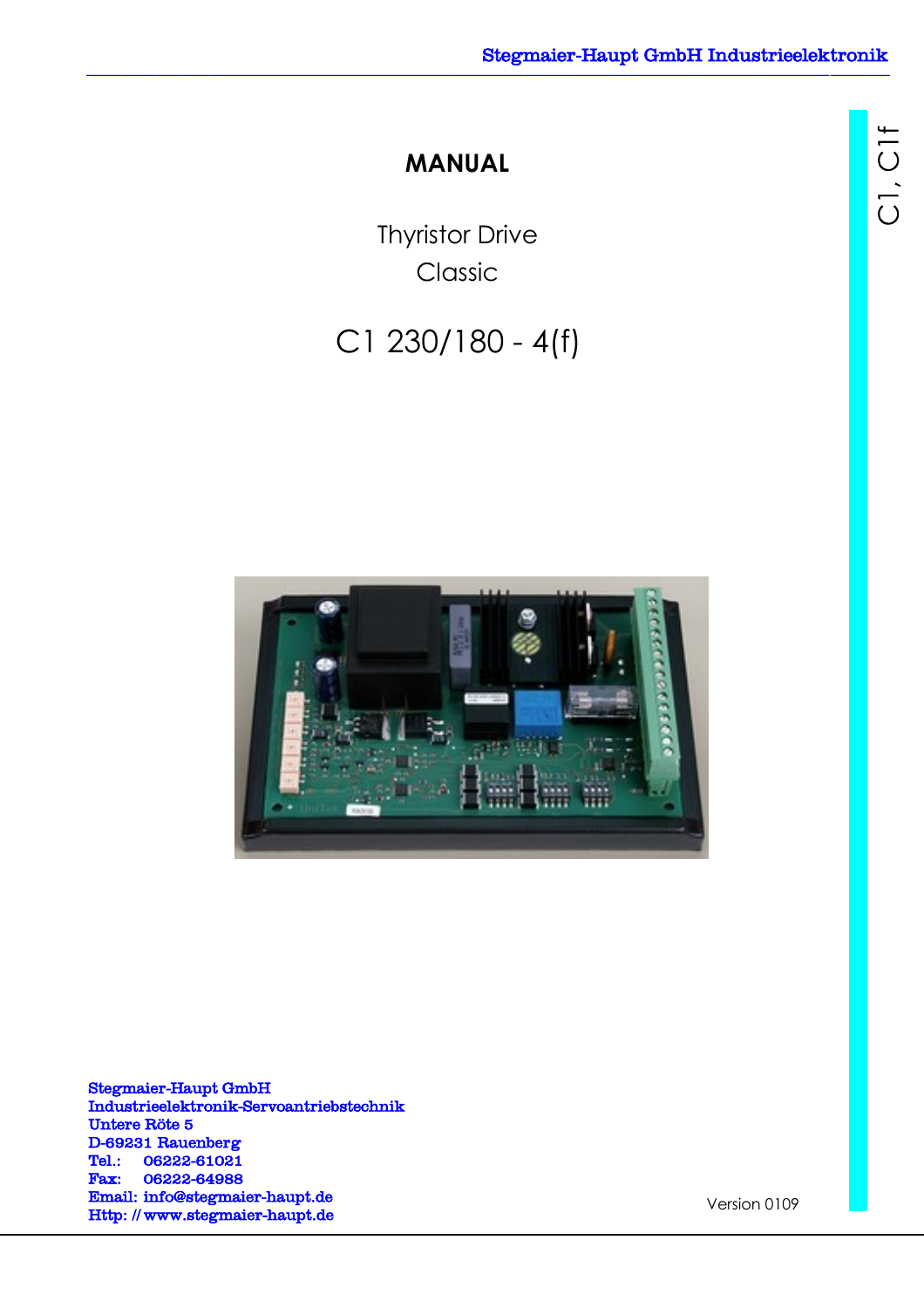# **Contents**

|    |                                              | Page          |
|----|----------------------------------------------|---------------|
| 1. | <b>Basic Information</b>                     |               |
|    | Safety advice<br>Standards and guidelines    | 3<br>3        |
|    | Features                                     | 4             |
|    | Technical data                               | 5             |
| 2. | <b>Mechanical Installation</b><br>Dimensions | 6             |
|    |                                              |               |
| 3. | <b>Electrical Installation</b>               |               |
|    | Connections                                  | 7<br>8        |
|    | Circuit diagram                              |               |
| 4. | Adjustments                                  |               |
|    | Adjustment functions                         | 9             |
|    | Command value, Actual value                  | 10            |
|    | Armature voltage control                     | 11<br>$12 \,$ |
|    | Current/speed control loop                   |               |
|    | Adjustment without measurement equipment     | 13            |
|    | CE advice                                    | 14            |
| 5. | Commissioning                                | 15, 16        |
| 6. | Guarantee                                    | 17            |
|    |                                              |               |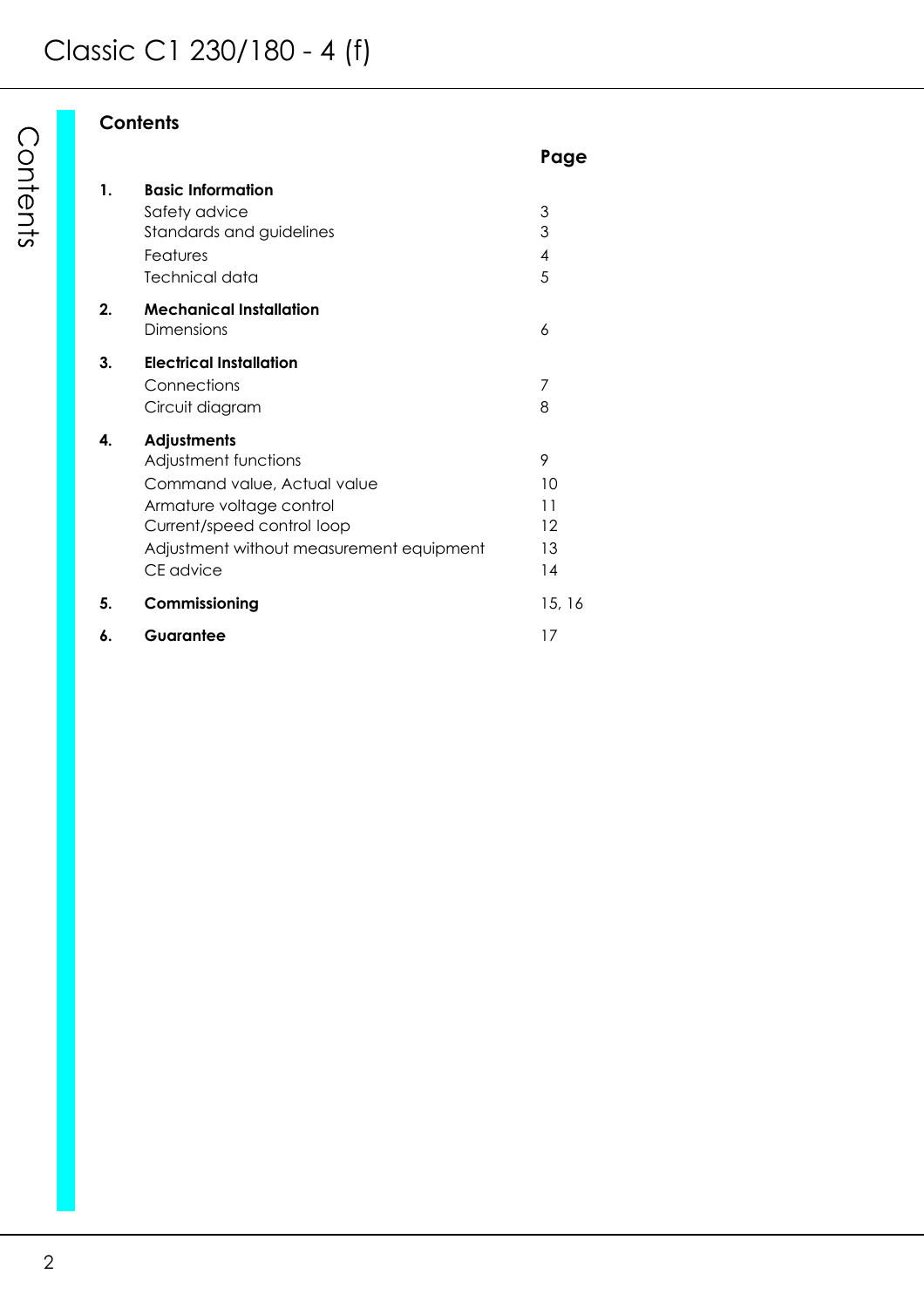Electronic equipment is not fault proof. This fact should be borne in mind for all possible operating conditions.

# **ATTENTION - High voltage AC 230V~, DC 320V=**



Before installation or commissioning begins, this manual must be thoroughly read and understood by the technical staff involved.

If any uncertainty arises, the manufacturer or dealer should be contacted. P3 devices are power electric parts used for regulating energy flow. Protection rating IP00.

# **Standards and guidelines**

The device and its associated components can only be installed and switched on where the local regulations and technical standards have been strictly adhered to:

EU Guidelines 89/392/EWG, 84/528/EWG, 86/663/EWG, 72/23/EWG EN60204, EN50178, EN60439-1, EN60146, EN61800-3 **IEC/UL IEC364, IEC 664, UL508C, UL840** VDE Regulations VDE100, VDE110, VDE160 TÜV Regulations Trade body guidelines VGB4

# **The user must ensure that in the event of:**

- device failure
- incorrect operation
- loss of regulation or control

the axis will be safely de-activated.

It must also be ensured that the machine or equipment are fitted with device independent monitoring and safety features.

# **Setting adjustments**

- should only be carried out by suitably trained personnel

- should only be carried out in accordance with health and safety guidelines

# **Assembly**

- should only be carried out when all voltages have been removed.

# **QS**

Test results are archived with the device serial number by the manufacturer.

**CE**

The device adheres to the following: Guideline EU 89/336/EWG. EMC standards EN61000-2 and EN61000-4.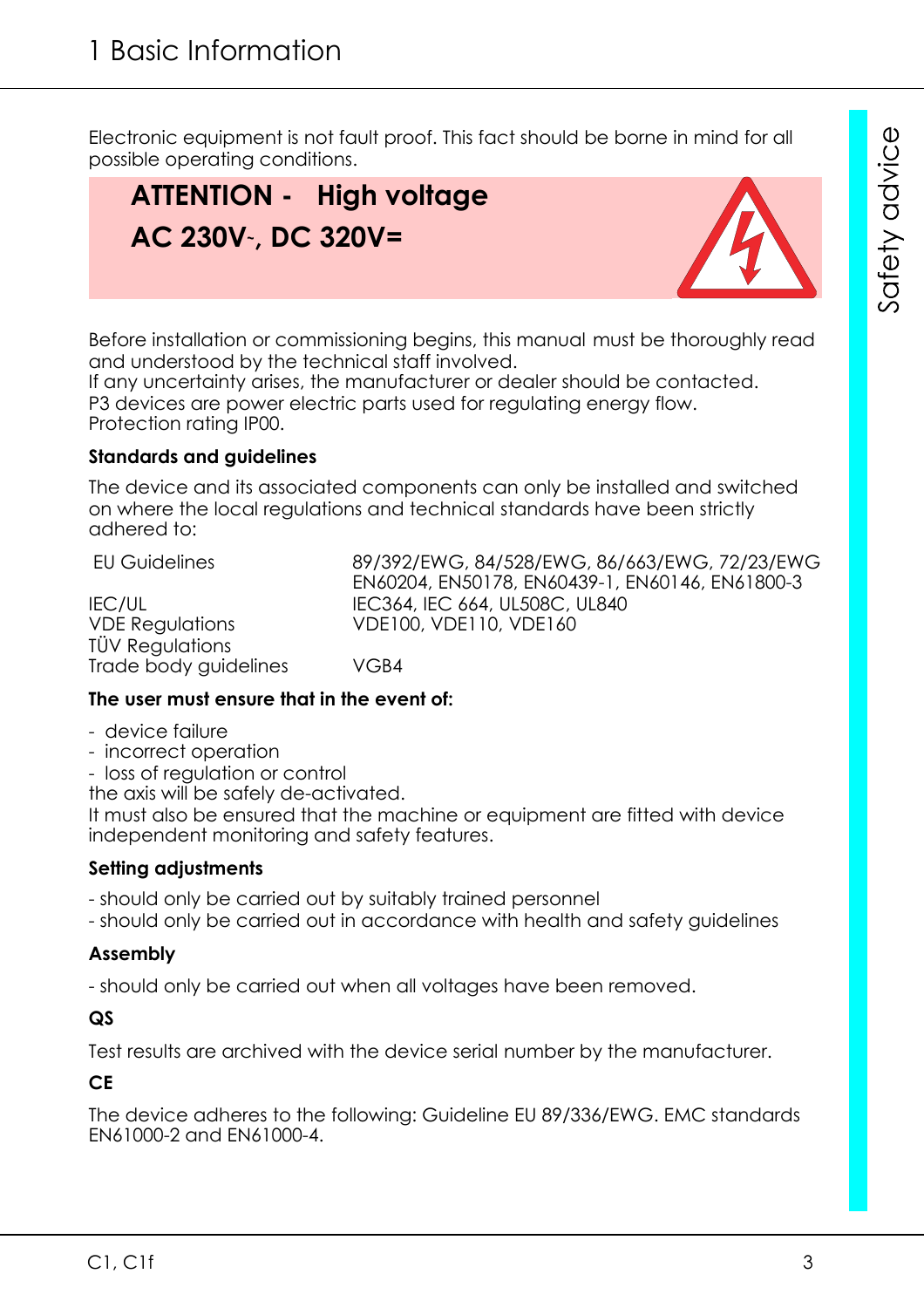#### **Thyristor Drive**

- for inductive and ohmic consumer loads'

#### **Applications**

- speed control of dc motors
- 1-quadrant operation, driving
- power: up to 720W
- tacho control
- armature voltage control with IxR compensation
- torque control
- cascade control speed/current
- rectangular current/speed characteristic curve
- switch on and switch off logic
- mains connection can directly be switched

#### **Compact single-board device**

- European format
- pluggable terminal connection (-W)
- C1: galvanic connection
- C1-4f: galvanic isolation of the control and the power section
- fully insulated power semi-conductor
- field rectifier

#### **Note for C1 devices: Direct mains con**

| ect mains connection      |       |                                           |
|---------------------------|-------|-------------------------------------------|
| - zero connection         | >>    | on thyristor negative electrode potential |
| - all control connections | $\gg$ | on mains potential                        |
| - switches and poti       | >>    | isolation voltage $> 1500V$               |

#### **Connection via an isolating transformer**

| - zero connection     | >  | with potential isolation   |
|-----------------------|----|----------------------------|
| - control connections | >> | to be earthed and shielded |

#### **Note for C1-4f devices:**

#### **Tacho control**

- device  $\rightarrow$  >> with potential isolation **Armature voltage control**
	- control unit  $\rightarrow$  >> with a high impedance mains connection
	- zero connection (terminal no. 5) must not be earthed

#### **Build**

- switch cabinet mounting according to the VDE, DIN and EU regulations
- standard control electronics REG
- intrinsically safe power section with current control loop
- optional units

#### **Galvanic isolation between**

- the power section and the housing
- the power section and the control electronics
- The distance of air gaps and leakage paths adhere to the VDE standards (>8mm).

#### **Components**

- fully insulated thyristor modules, comfortably over-dimensioned
- only components customary in trade and industrially standardised are used
- high-quality bases for the IC with external connections
- LED displays
- DIP switches for the P-I adjustment of the current control loop
- precision potentiometers for fine adjustments
- plug-in jumpers for the system set-up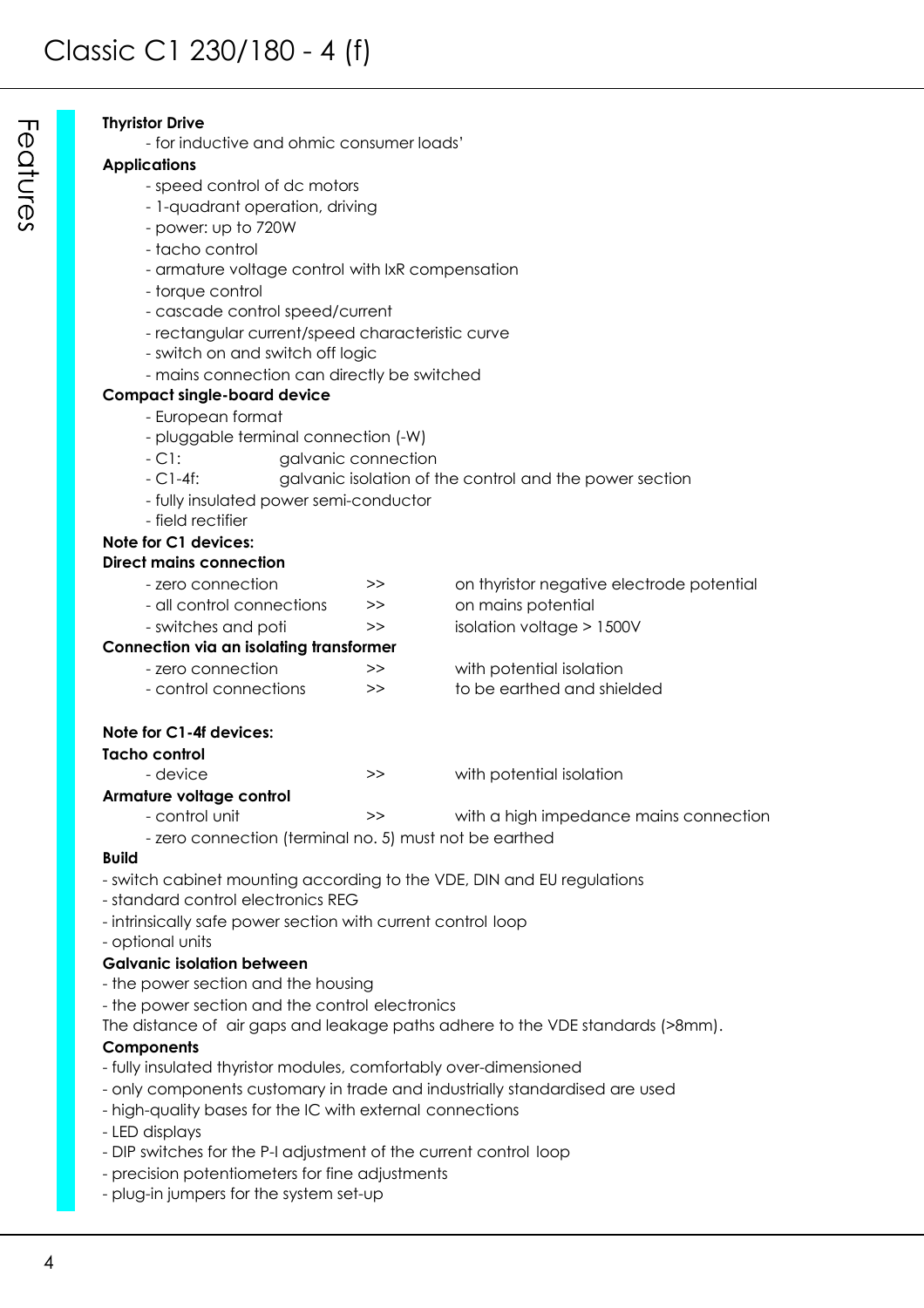#### **Characteristics**

- Series Classic C1
- \* Thyristor drive for dc motors<br>\* Power range 6.75kW to 22kV
- \* Power range 6.75kW to 22kW
- \* Drive in the first quadrant
- \* Energy recovery<br>\* Intrinsically safe r
- \* Intrinsically safe power section
- \* Completely controlled three-phase bridge circuit as output stage
- \* Fast analogue current control<br>\* 26-pin interface
- \* 26-pin interface<br>\* Features of the
- Features of the control electronics: see Manual REG or third-party product documentation
- \* Optional units

| <b>Technical data</b>        |                             | $C1$ 230/180 - 4     | C1 230/180 - 4f      |
|------------------------------|-----------------------------|----------------------|----------------------|
| Limits                       |                             |                      |                      |
| Power connection             |                             | $230 - +10\%$ / -15% | $230 - +10\%$ / -15% |
| Output voltage               | max.                        | $180V =$             | $180V =$             |
| Type current                 | max.                        | $4A=$                | $4A=$                |
| Input current                | max.                        | 4.8A <sub>~</sub>    | 4.8A <sub>~</sub>    |
| El. power                    | max.                        | 720W                 | 720W                 |
| Field voltage                |                             | $200V =$             | $200V =$             |
| Control range                | (dc tacho)                  | 1:300                | 1:300                |
| Precision                    | (Without act value error)   | 0.1%                 | 0.1%                 |
| Control range                | (Armature voltage)          | 1:50                 | 1:50                 |
| Precision                    |                             | 3%                   | 3%                   |
| Control range                | (Torque control)            | 1:50                 | 1:50                 |
| Precision                    |                             | 3%                   | 3%                   |
| Command value supply         |                             | 12V=, 10mA           | $12V = 10mA$         |
| External command value       | max.                        | $12V =$              | 12V                  |
| Actual value                 | max.                        | $-180V =$            | $-180V =$            |
| Switch-on logic              | enable time<br>(save entry) | 100 <sub>ms</sub>    | 100 <sub>ms</sub>    |
| <b>Installed fuse</b>        | F1                          | 3.15AT               | 3.15AT               |
| <b>Accessories</b>           |                             |                      |                      |
| Mains chokes                 |                             | K60-6 (F)            | K60-6 (F)            |
| <b>Isolating Transformer</b> |                             | TE 12/1 (F)          | TE 12/1 (F)          |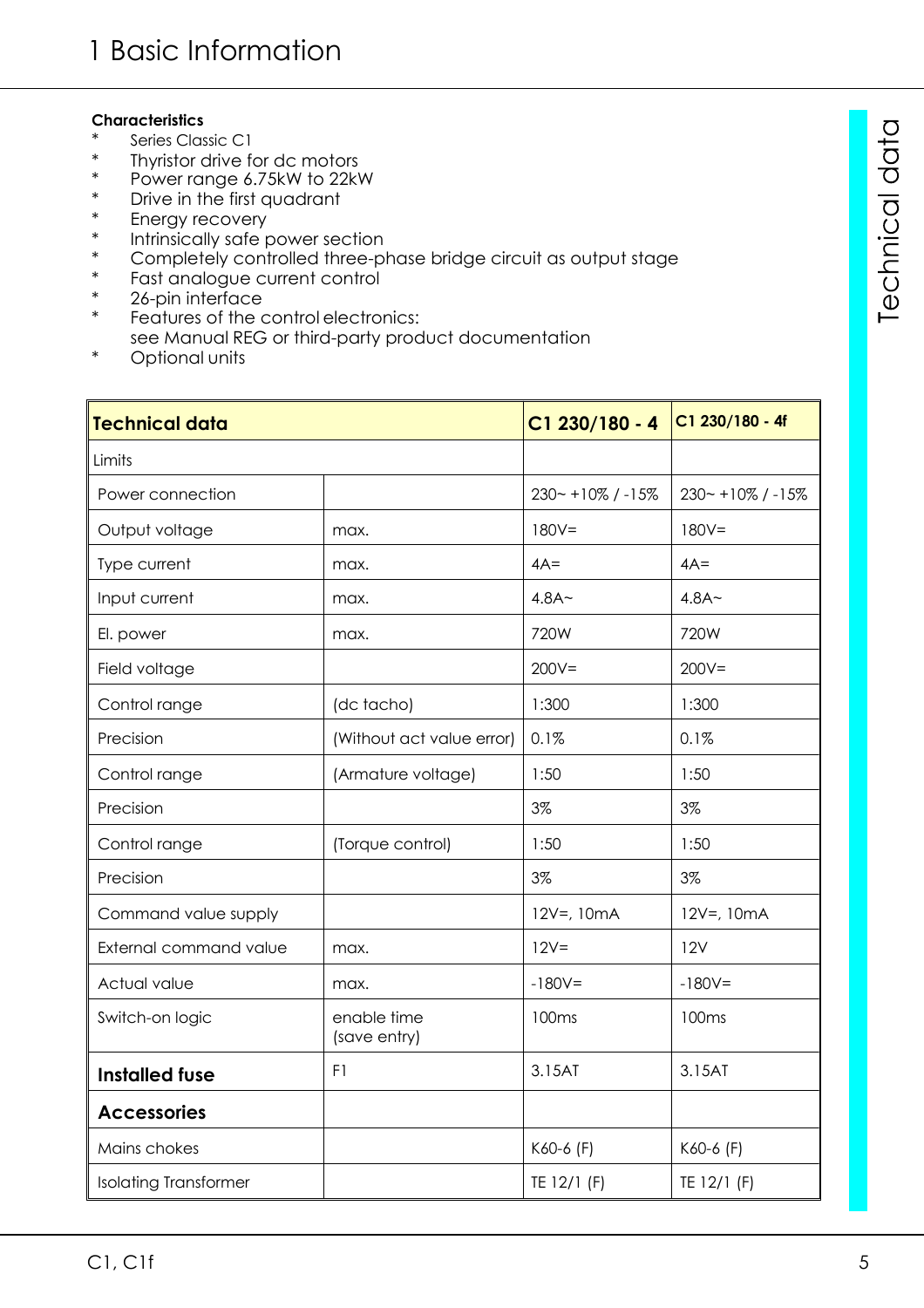# **Dimensions C1 x/x-4-W**



# **Dimensions C1 x/x-4f-W**

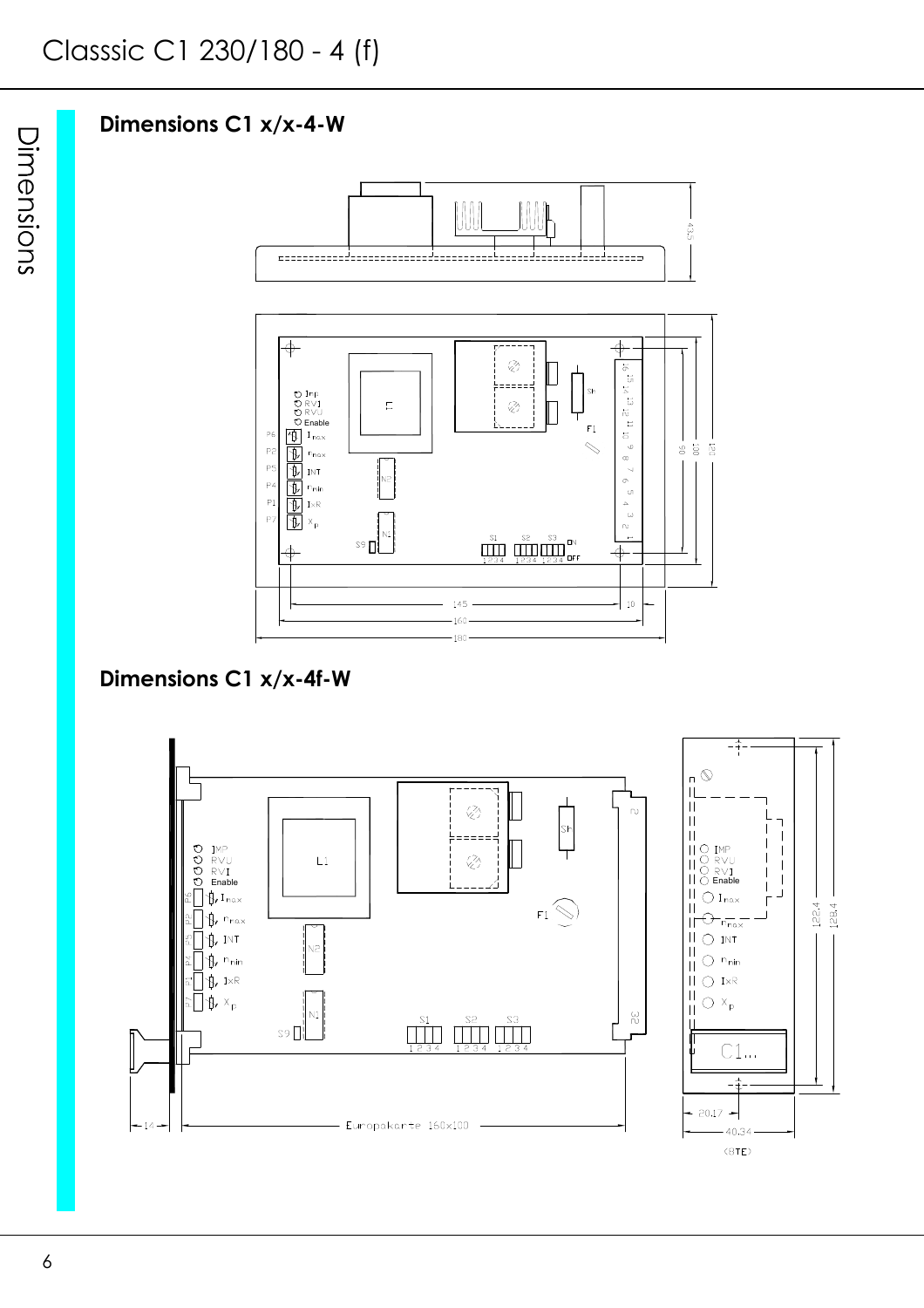

Mains chok K60-6 (F)

terminal X1:16

Note:<br>C1:

Zero connection on mains potential! C1f: Zero connection has no connection to the mains potential!



Connections

### **Connection via an isolating transformer**

Secondary voltages 230V~, special voltages 42V~, 115V~

| Transformer type | TE 12/1 (F) |
|------------------|-------------|
| Transformer fuse | 6AT         |

| <b>Motor connection</b><br><b>Motor armature</b> |                                              | wall mounting                                |
|--------------------------------------------------|----------------------------------------------|----------------------------------------------|
|                                                  | positive<br>negative                         | terminal X1:10<br>terminal X1:14             |
| <b>Motor field</b>                               | positive<br>negative<br>Smoothing choke type | terminal X1:12<br>terminal X1:14<br>EI 78A-4 |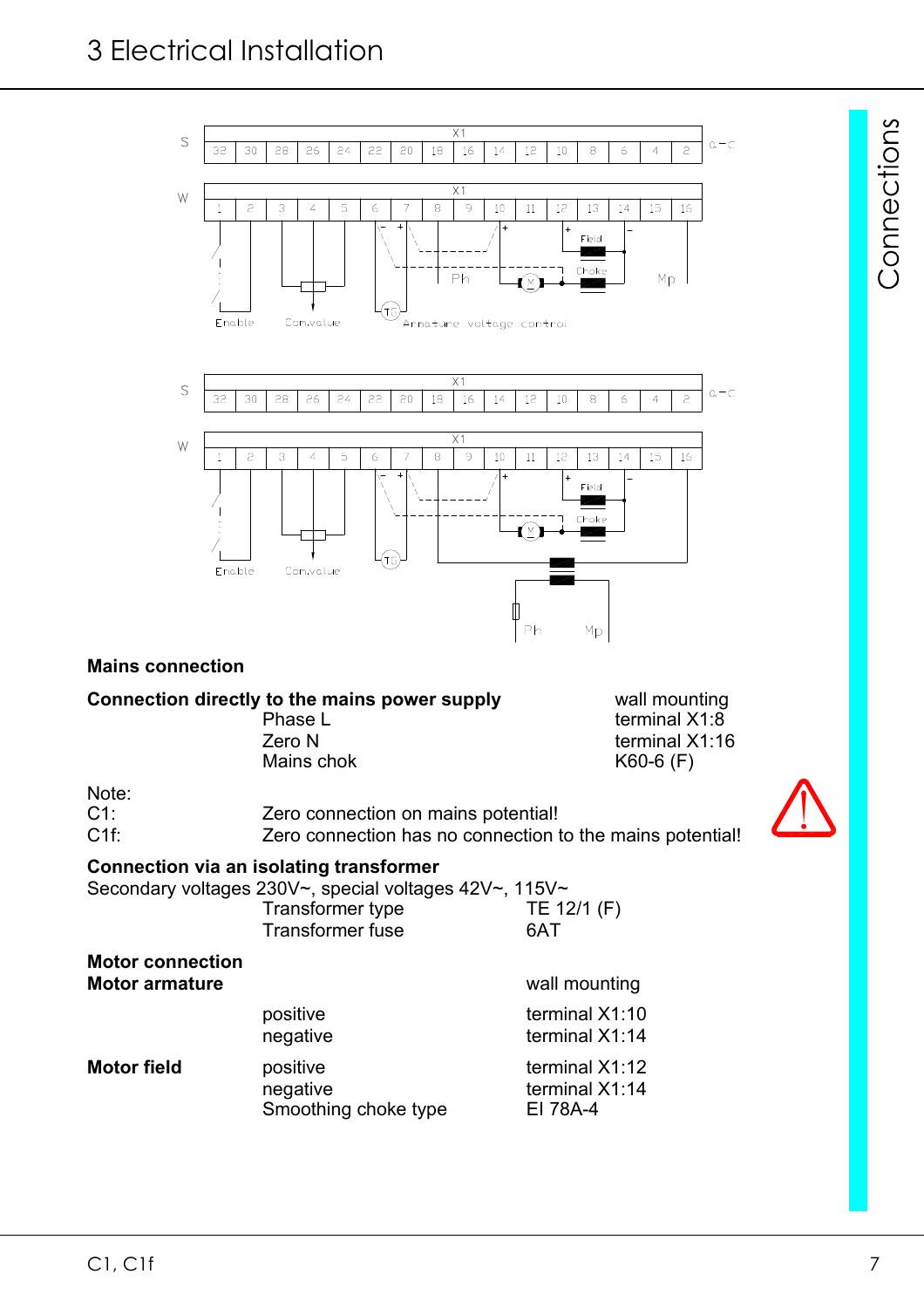# Classic C1 230/180 - 4 (f)

Circuit diagram

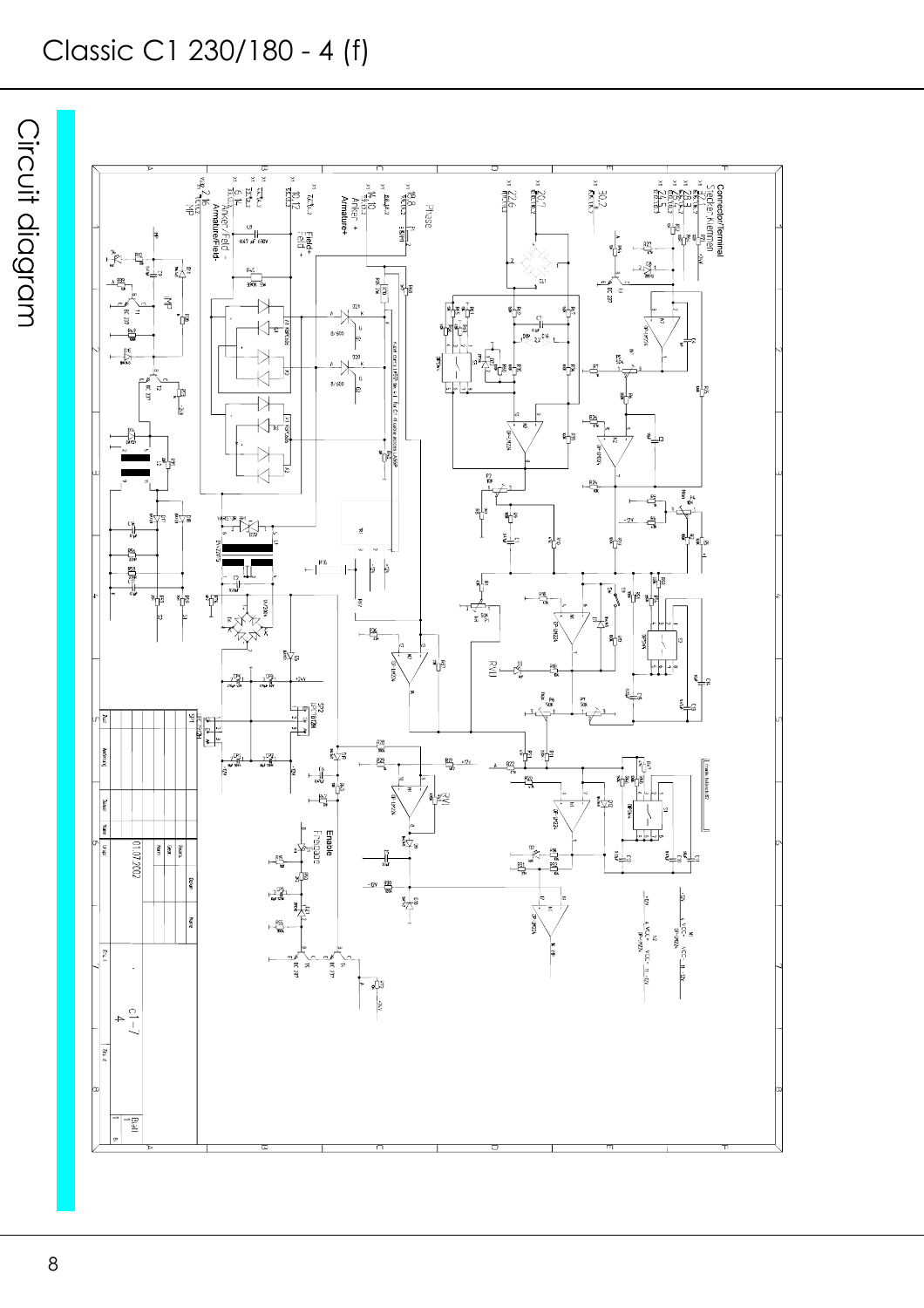# **Adjustment potentiometers**

| No.            | <b>Short symbol</b> | <b>Function</b>                                     | Range     |
|----------------|---------------------|-----------------------------------------------------|-----------|
| P <sub>1</sub> | lxR                 | Speed compensation<br>with armature voltage control | $010\%$   |
| P <sub>2</sub> | n <sub>max</sub>    | Exact adjustment - max. speed                       | 80  120%  |
| P <sub>5</sub> | <b>INT</b>          | Integration time - slope limiting device            | 0.085s    |
| P <sub>4</sub> | <b>n</b> min        | Min. speed                                          | $-0.2+2V$ |
| P6             | Imax                | Current limit                                       | $0100\%$  |
| P7             | XP                  | Amplification                                       | 34        |

#### Adjustment switches

| No.            | <b>Contact</b> | <b>Function</b>             | Range     |
|----------------|----------------|-----------------------------|-----------|
|                |                | <b>Current control loop</b> |           |
| S <sub>1</sub> | 1, 2           | Integral term               | <b>XX</b> |
| S <sub>1</sub> | 3, 4           | Proportional amplification  | XX        |
|                |                |                             |           |
|                |                | Speed control loop          |           |
| S <sub>2</sub> | 1, 2           | Integral term               | XX        |
| S <sub>2</sub> | 3, 4           | Proportional amplification  | XX        |
|                |                |                             |           |
| S <sub>3</sub> | 14             | Coarse tacho adjustment     | <b>XX</b> |

### **Basic set-up**

# **Tacho control**

Switch in position 'ON': S1-1, S1-4, S2-1, S2-3, S3-1 to S3-4

# **Armature voltage control 180V=**

Switch in position 'ON': S1-1, S1-4, S2-1, S2-3, S3-1 to S3-4

# **Torque control**

Switch in position 'ON': S1-1, S1-4 Jumper: S9 plugged

# **All other contacts in position 'OFF' (open)!**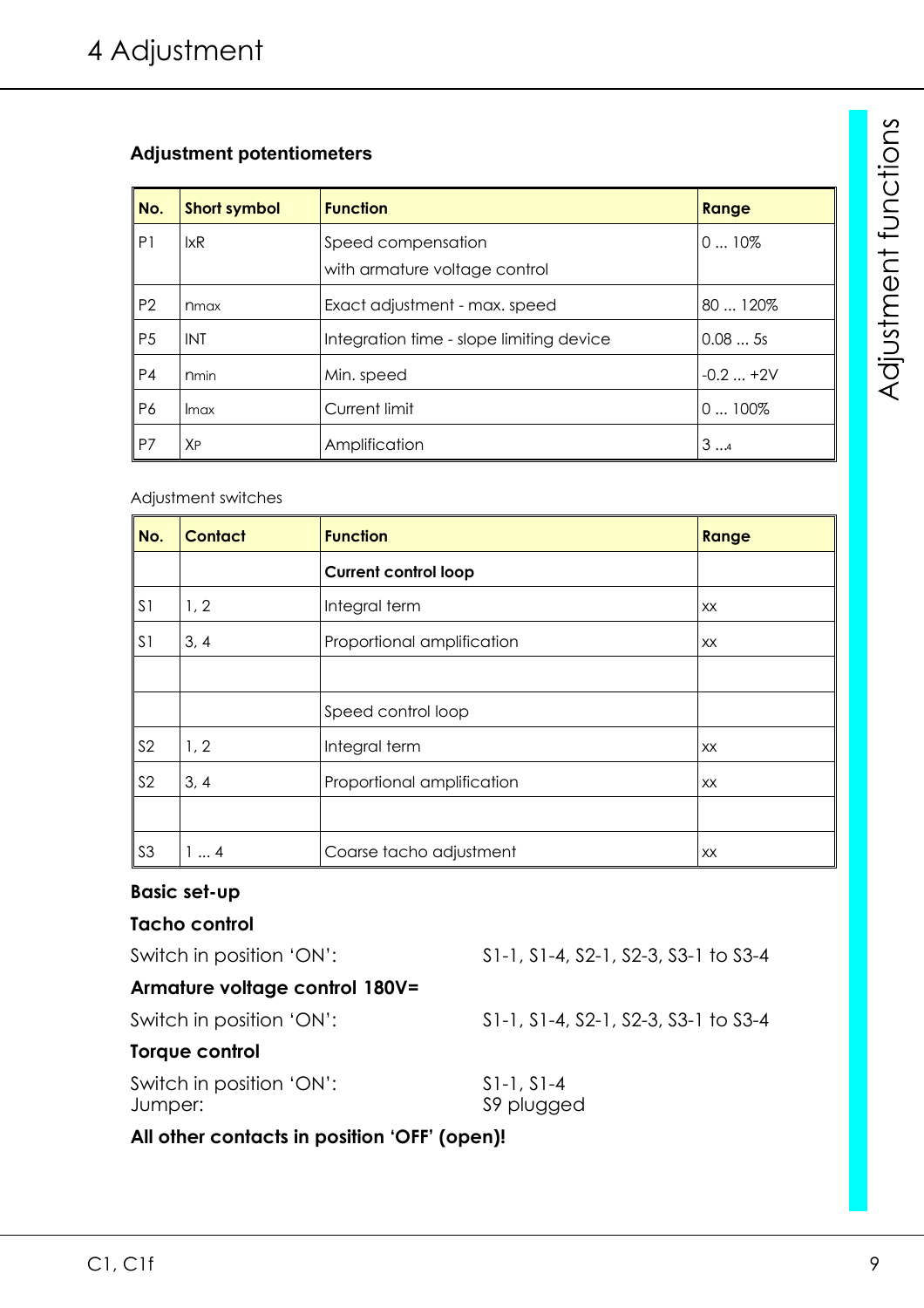# **Command value/actual value**

### **Command value**

Command value voltage Command value potentiometer Resistance >1k (2.5 ... 10kOhm) Input resistance 50kOhm Input voltage 0 ... max. +12V

# **Command value from current source**

External terminating resistance 12V/20mA = 0.6kOhm

### **Note for C1x/x-4-W:**

The command value input is connected to the mains potential!

# **Integrator**

**Adjustment Range** Potentiometer INT P5 0.08 to 5s longer time >>> turn potentiometer clockwise



# **Actual value**

- **Tacho control**
- DC tacho
- AC or three-phase tacho with rectification
- Tacho voltage max. 180V=
- IxR potentiometer P1 full left scale!

# **Coarse tacho adjustment**

| Tacho voltage | $S3-1$     | $S3-2$     | $S3-3$     | $S3-4$     |
|---------------|------------|------------|------------|------------|
| 90180V        | ON         | ON         | ON         | ON         |
| 60140V        | ON         | <b>OFF</b> | ON         | <b>OFF</b> |
| 20  60V       | <b>OFF</b> | ON         | <b>OFF</b> | ON         |
| 11  20V       | <b>OFF</b> | OFF        | <b>OFF</b> | OFF        |

# **Exact speed adjustment**

Adjustment<br>Potentiometer n<sub>min</sub> P4 Potentiometer nmax P2 50% of the coars adjustment higher speed >> turn potentiometer clockwise

-0.2 ... 2V command value



**Attention:** First adjust n and then nmax.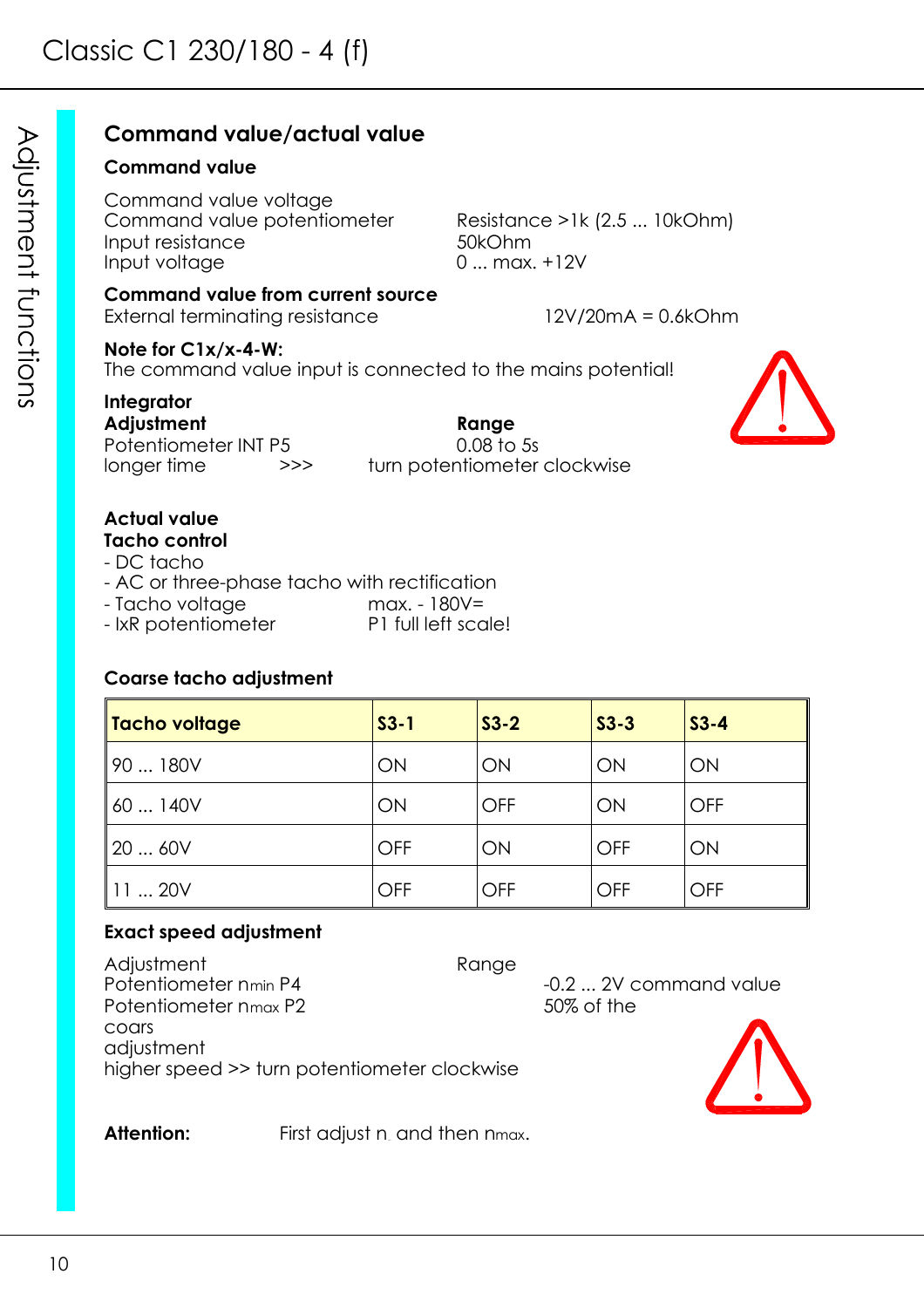# **Armature voltage control**

# **Adjustment switch S3**

| <b>Armature voltage</b> | $S3-1$     | $S3-2$     | $S3-3$     | $S3-3$     |
|-------------------------|------------|------------|------------|------------|
| 90  180V                | ON         | ON         | <b>ON</b>  | <b>ON</b>  |
| 60140V                  | ON         | <b>OFF</b> | <b>ON</b>  | <b>OFF</b> |
| 2060V                   | <b>OFF</b> | <b>ON</b>  | <b>OFF</b> | <b>ON</b>  |
| 1120V                   | <b>OFF</b> | <b>OFF</b> | <b>OFF</b> | <b>OFF</b> |

### **Exact speed adjustment**

# **Adjustment Range**

Potentiometer nmin P4  $-0.2$  ... 2V command value Potentiometer nmax P2 60 and 50% of the coarse adjustment higher speed >>> turn potentiometer clockwise

Attention: First adjust nmin and then nmax.

#### **Note for C1: With armature voltage control the zero connection is connected to the mains potential!**

### **IxR compensation**

- Voltage drop across the internal resistance of the motor
- Compensation by means of a current proportional increase of the speed

# **Adjustment Range**

# - at 10% speed

- increase load up to 100%
- increase compensation
- load speed >>> idle speed

# **Torque control**

- Speed controller loop circuit with -1 amplification
- Jumper S9 closed; XP without function
- All contacts of switch S2 in 'OFF' position
- No tacho; no armature voltage feedback



Potentiometer IxR P1 0 ... 10% higher compensation >>> turn potentiometer clockwise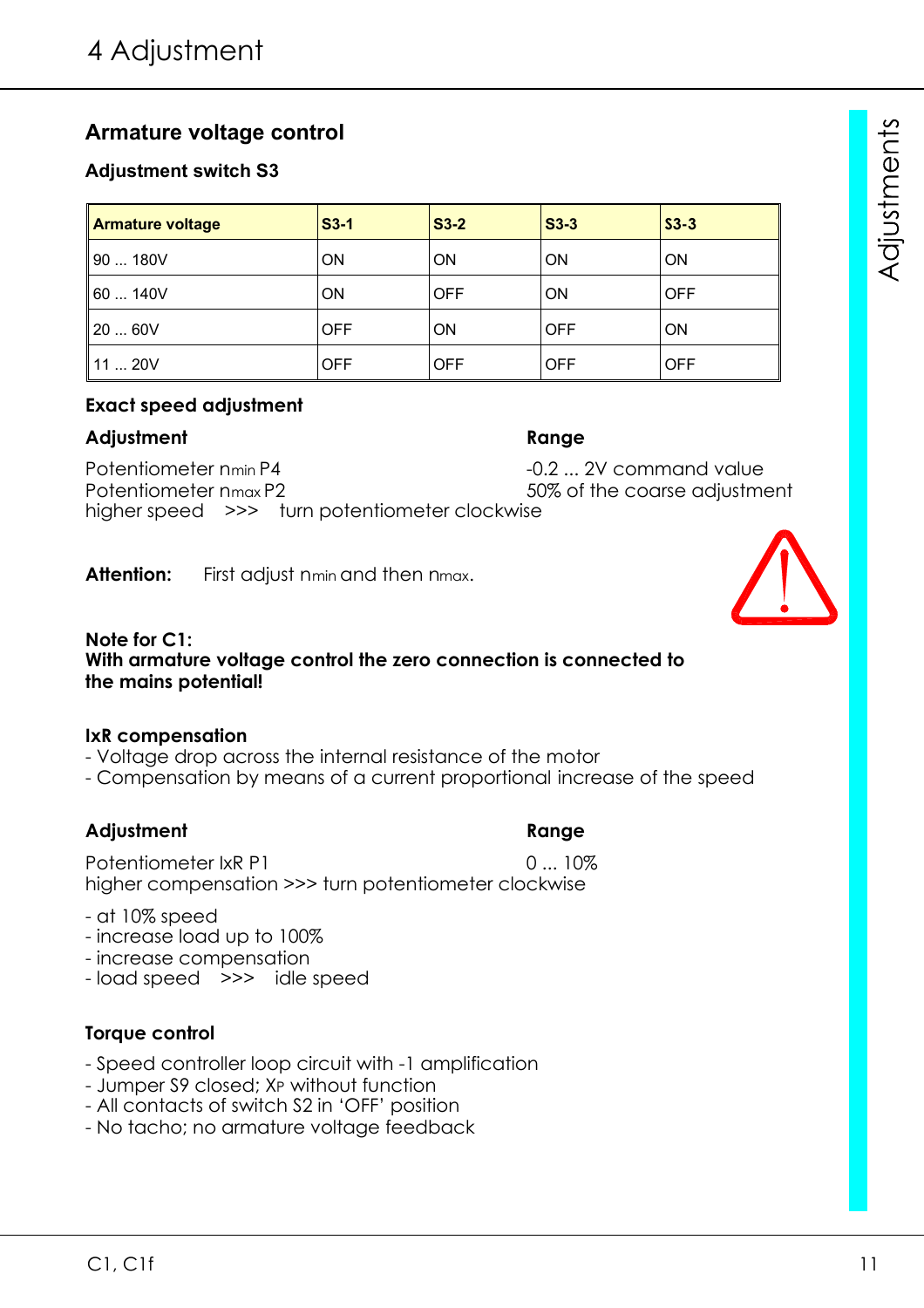| Current<br>Current limit<br>Adjustment<br>Potentiometer P6 Imax | Higher current limit >>> turn potentiometer clockwise<br>Current measiring >>> amperemeter in thearmature circuit | Range<br>$0100\%$ |            |
|-----------------------------------------------------------------|-------------------------------------------------------------------------------------------------------------------|-------------------|------------|
| PI loop circuit - current controller                            | <b>Adjustment by means of DIP switch S1</b>                                                                       |                   |            |
| <b>P-values</b>                                                 | amplification                                                                                                     | $S1-3$            | $S1 - 4$   |
| 150 $K$ $*$                                                     | XX.                                                                                                               | <b>OFF</b>        | <b>OFF</b> |
| 60 $K$ $*$                                                      | XX                                                                                                                | OFF               | <b>ON</b>  |
| 35 K <sup>*</sup>                                               | <b>XX</b>                                                                                                         | ON                | OFF        |
| 26 K*                                                           | XX                                                                                                                | ON                | ON         |
| <b>I-values</b>                                                 |                                                                                                                   | $S1 - 1$          | $S1-2$     |
| 0.005                                                           |                                                                                                                   | $\cap$            | $\cap$     |

| 0.22 目F  | <b>OFF</b> | <b>OFF</b> |
|----------|------------|------------|
| $0.69$ 非 | ON         | <b>OFF</b> |
| $1.22$ 匪 | OFF        | ON         |
| $1.69$ 匪 | ON         | ON         |

Integral time constant  $=$  I-value x P-value x 4

**PI loop circuit - current controller Adjustment by means of DIP switch S2 P-values amplification S2-3 S2-4** 330 K xx OFF OFF 165 K♦ XX ON OFF 110 K✦ kx distandance de la contracte de la contracte de la contracte de la contracte de la contracte de la con **I-values S2-1 S2-2** 0.22 F OFF OFF 0.69F ON OFF 1.22F OFF ON 1.69F ON ON

Integral time contant = I-value  $x$  P-value  $x$  4

**Adjustment amplification Range** A Potentiometer XP P7 3 ...  $\longrightarrow$  1 Low amplification  $\ge$  >> turn po

turn potentiometer clockwise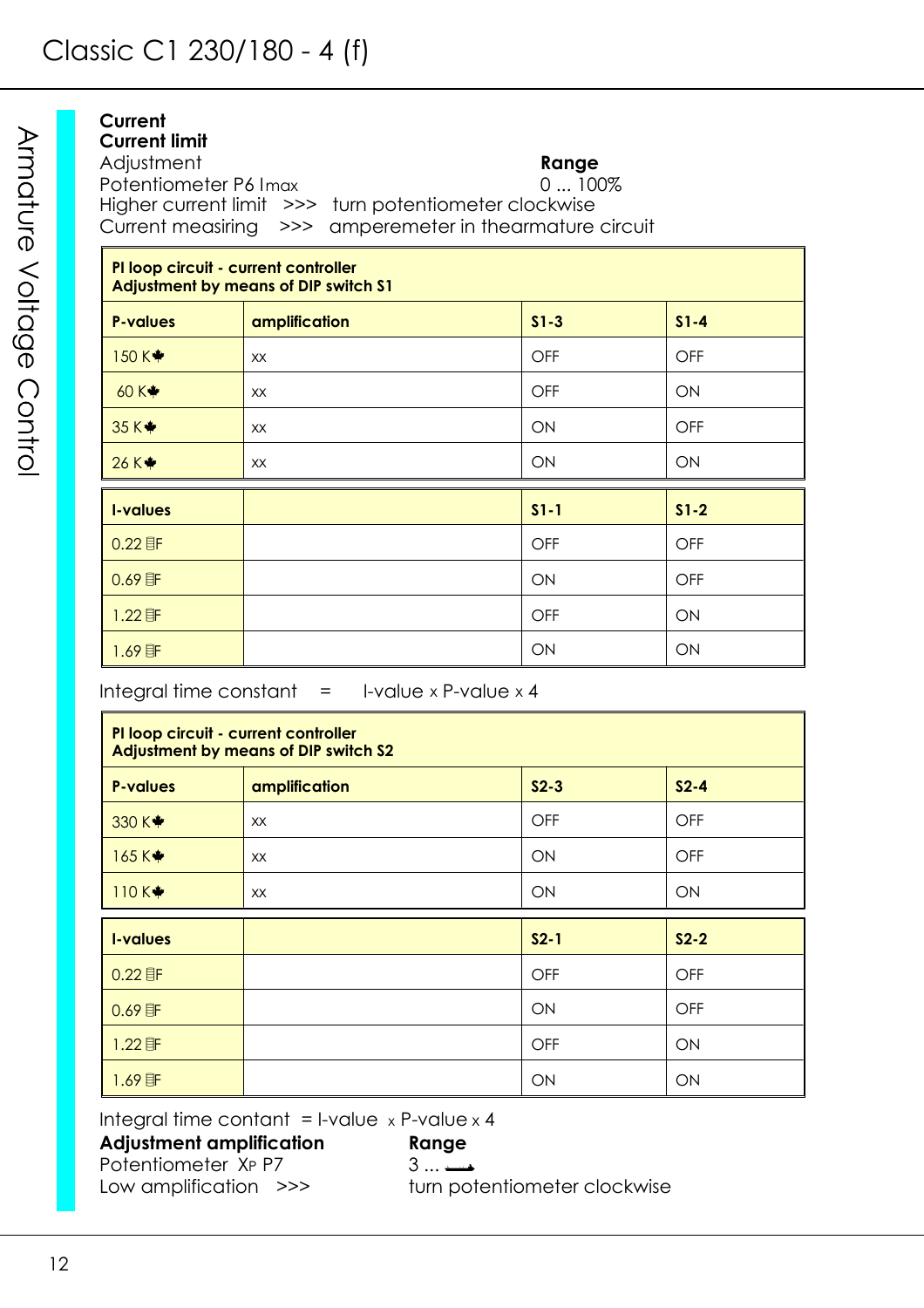# **Adjustment without measurement equipment**

Connect the motor,

| command value | $=10\%$           |
|---------------|-------------------|
| <b>XP</b>     | $= 50\%$          |
| Switch S2-3   | $=$ position $ON$ |
| Switch S2-4   | $=$ position OFF  |

Enable the drive,

Turn the potentiometer XP anti-clockwise until the axis begins to oscillate. LED RVU flickers.

If no oscillation is achieved,

- set switch S2-3 to position OFF
- adjust to oscillations with potentiometer XP
- LED RVU flickers
- turn the potentiometer XP clockwise until the oscillations disappear
- LED RVU lights constantly
- turn the potentiometer XP another 2 clicks clockwise

Adjust the switches S2-1 and S2-2 such that after a command value change of 50% the drive runs smoothly after approx. two oscillations

#### **Drive behaviour**

| <b>Amplification too low</b>      | <b>Amplification too high</b>  |
|-----------------------------------|--------------------------------|
| Long-wave oscillations 1 to 0.1Hz | Short oscillations 30 to 200Hz |
| Large overshoots                  | Vibrates during acceleration   |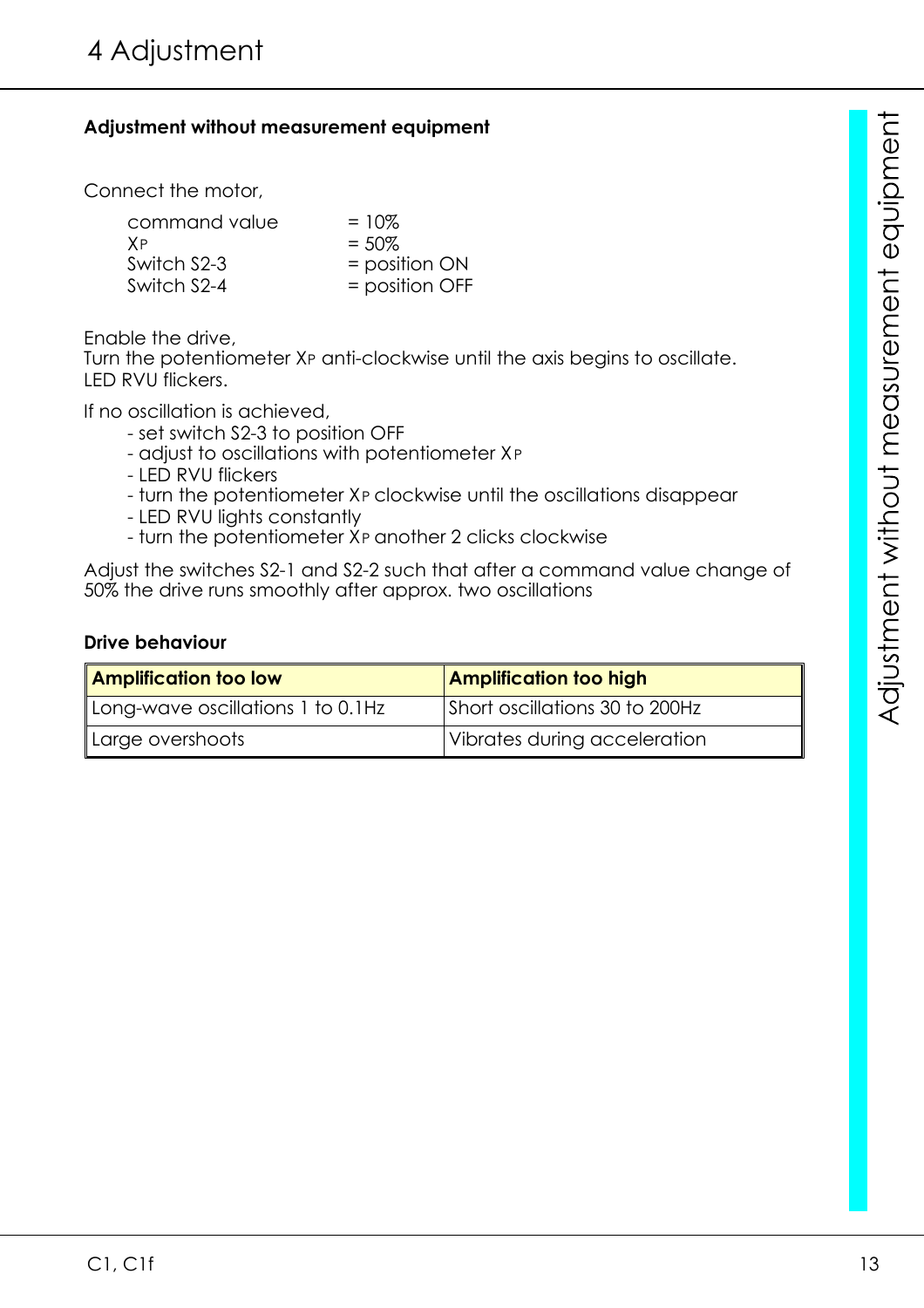# **EMC Advice**

The devices adhere to the EU guidelines 89/336/EWG and the technical standards EN 61000-2 and 61000-4 provided that the following conditions are observed:

# **Tacho control**

- The device, the transformer or the motor choke, and the armature choke are mounted on a 500x500x2 mm mounting plate.

- The motor is shielded through the use of collector condensers.
- The mounting plate must be connected to ground using a 10mm<sup>2</sup> wire.
- The motor housing must be connected to ground using a 10mm² wire.
- The terminal no. 5 must be connected to ground using a 2.5mm² wire.

### **Connection using a mains choke**

Mains choke with filter type K60-6F Conductor length choke - device: 200mm Armature choke type EI78A-4 Conductor length choke - device: 200mm

# **Connection using a isolating transformer**

Transformer with filter type TE12/1F Conductor length transformer - device: 200mm Armature choke type EI78A-4 Conductor length choke - device: 200mm



### **Connection of the control conductors:**

All control conductors must be twisted, <1.5m. No shield.

# **Note for C1-x/x-4-W:**

# **Direct mains connection**

All control conductors  $\Rightarrow$  on the mains potential Switches and poti >>> isolation voltage >1500V

Zero connection >>> on the negative electrode potential of the thyristor

### **Connection using an isolating transformer**

| Zero connection     | >>> | isolated from the potential |
|---------------------|-----|-----------------------------|
| Control connections | >>> | to be earthed and shielded  |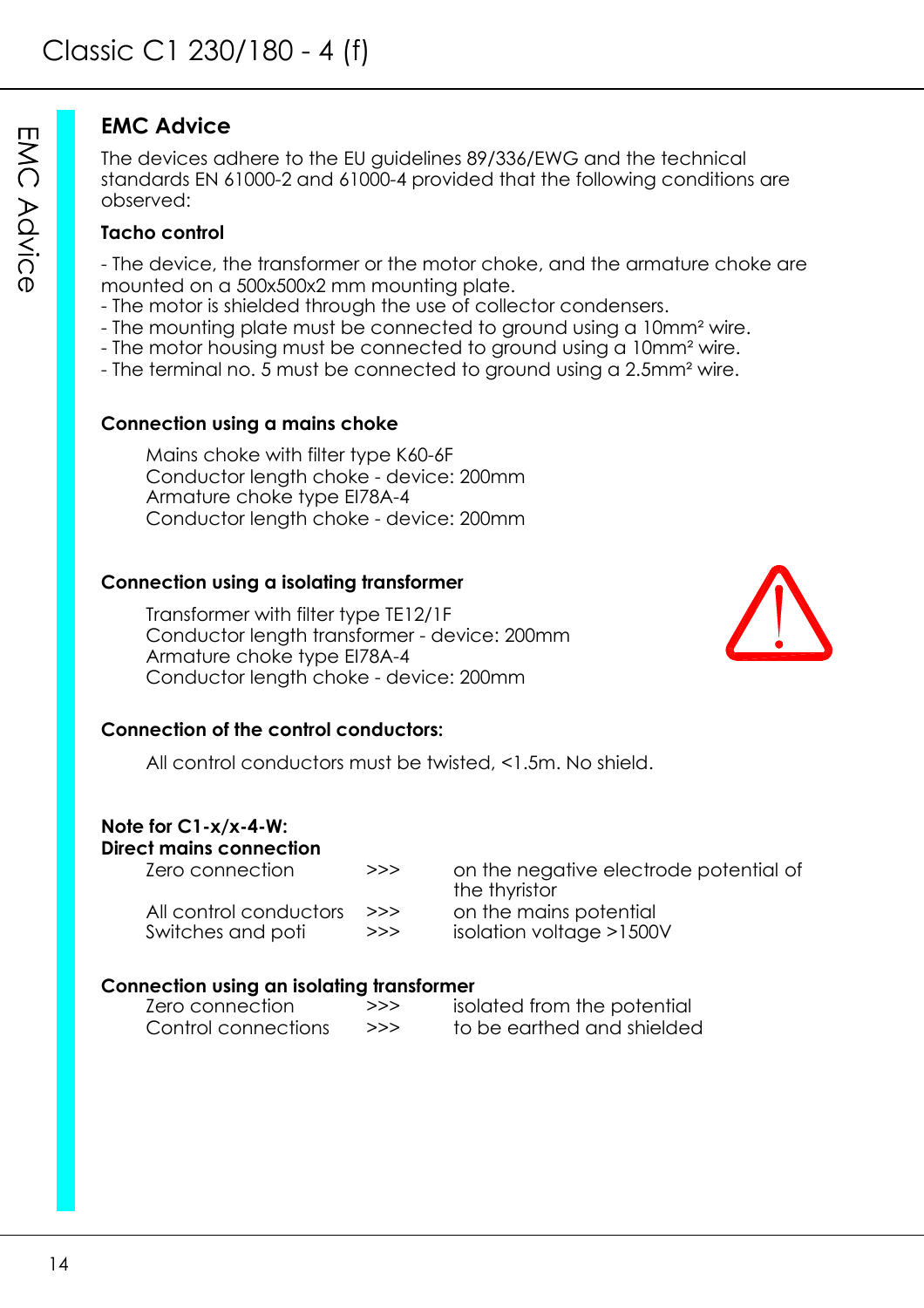# **Commissioning**

Enable open, command value zero **Switch on mains supply** The motor must be at a torque-free standstill.

#### **Close the drive enable switch**

The LED 'enable' must light.

Turn the command value potentiometer slowly up.

The motor must accelerate according to the command value voltage. (If the motor immediately accelerates to full speed or if full voltage is immediately applying, the actual value connection across terminal 6-7 must be swapped).

#### **Speed adjustment**

Adjust the coarse actual value using the switch S3 (rf. to page 10). When the command value is 1.2V adjust the speed to 10% by means of the potentiometer nmax (P2).

Adjust the min. speed by means of the potentiometer nmin (P4). Increase the command value to 12V and adjust the max. speed by means of the potentiometer nmax (P2).

#### **Current adjustment**

Connect an ammeter to the armature circuit. Set the potentiometer Imax to left full scale. Disable the motor (disconnect the field). Adjust the permissible motor current by turning the potentiometer Imax (P6) clockwise.

### **Amplification speed controller**

| Basic set-up: | P-amplification | $S2-3 = ON$ , $S2-4 = OFF$ |
|---------------|-----------------|----------------------------|
|               | I-term          | $S2-1 = ON, S2-2 = OFF$    |

For large centrifugal masses switch S2-2 must be closed and switch S2-3 can be opened.

If friction loads are predominant the switches S2-2 and S2-4 can be closed and the switches S2-1 and S2-2 can be opened.

Exact adjustment by means of the potentiometer XP (P7).

Turn the potentiometer anti-clockwise until the LED RVU flickers.

Then turn it clockwise until the LED either lights constantly or is dark.

The brightness of the LED indicates the current demand of the drive.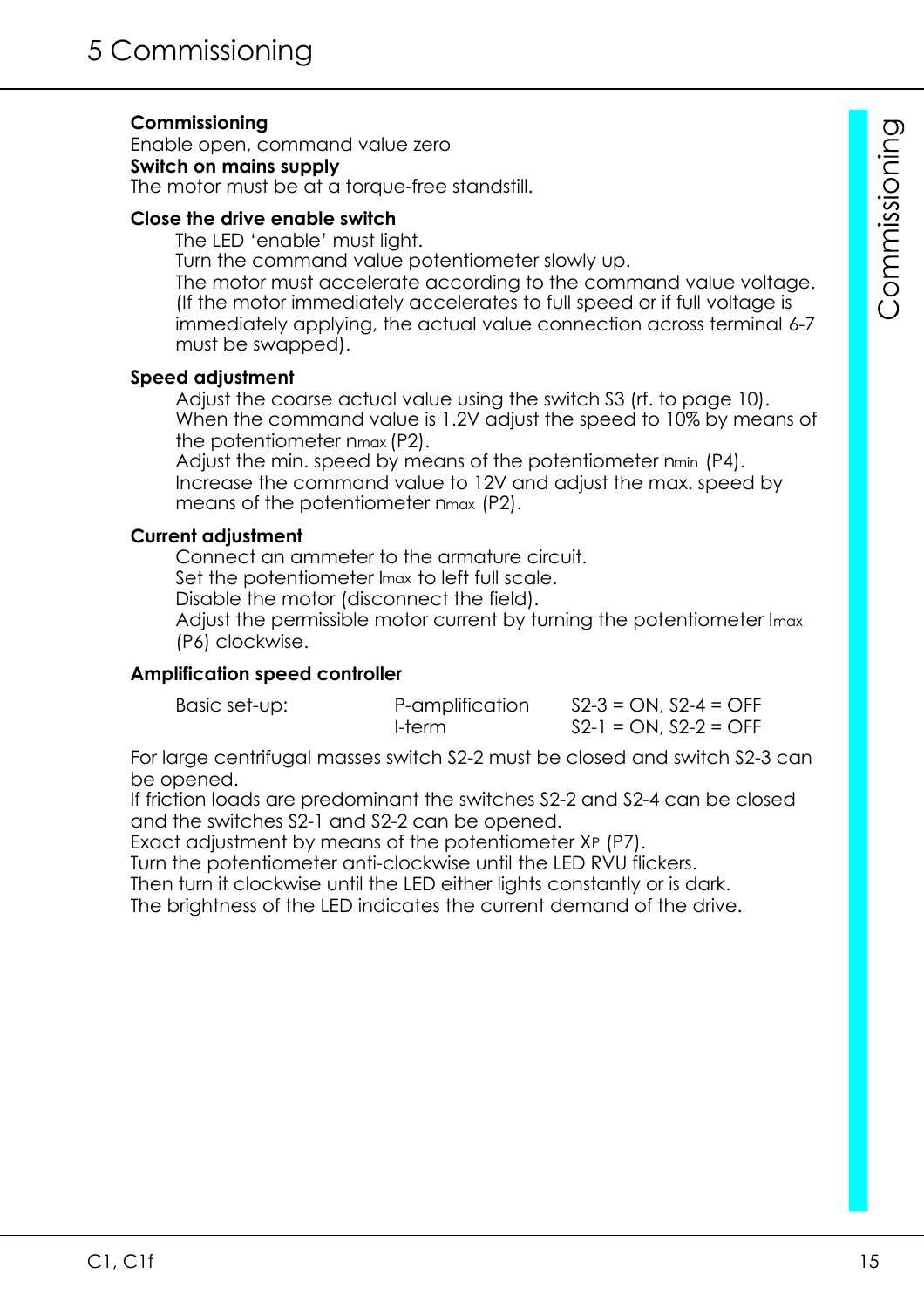### **Amplification current controller**

If the armature circuit inductivity is high, all contacts of the switch S1 are in 'OFF' position.

If the inductivity is low, all contacts are in 'ON' position.

The adjusted values can be exactly measured by displaying the motor current on an oscilloscope.

Preset the command value step-change.

The first current half-wave must not exceed 1.5A. (Adjustment by means of S1-3, S1-4).

The current should rise to 4A via 5 half-waves. (Adjustment by means of S1-1, S1-2)

# **IxR compensation** (only for armature voltage control)

Adjust the speed to 10%.

Change the load between idle running and full load.

Compensate for the speed loss at full load by turning the potentiometer IxR (P1) clockwise.